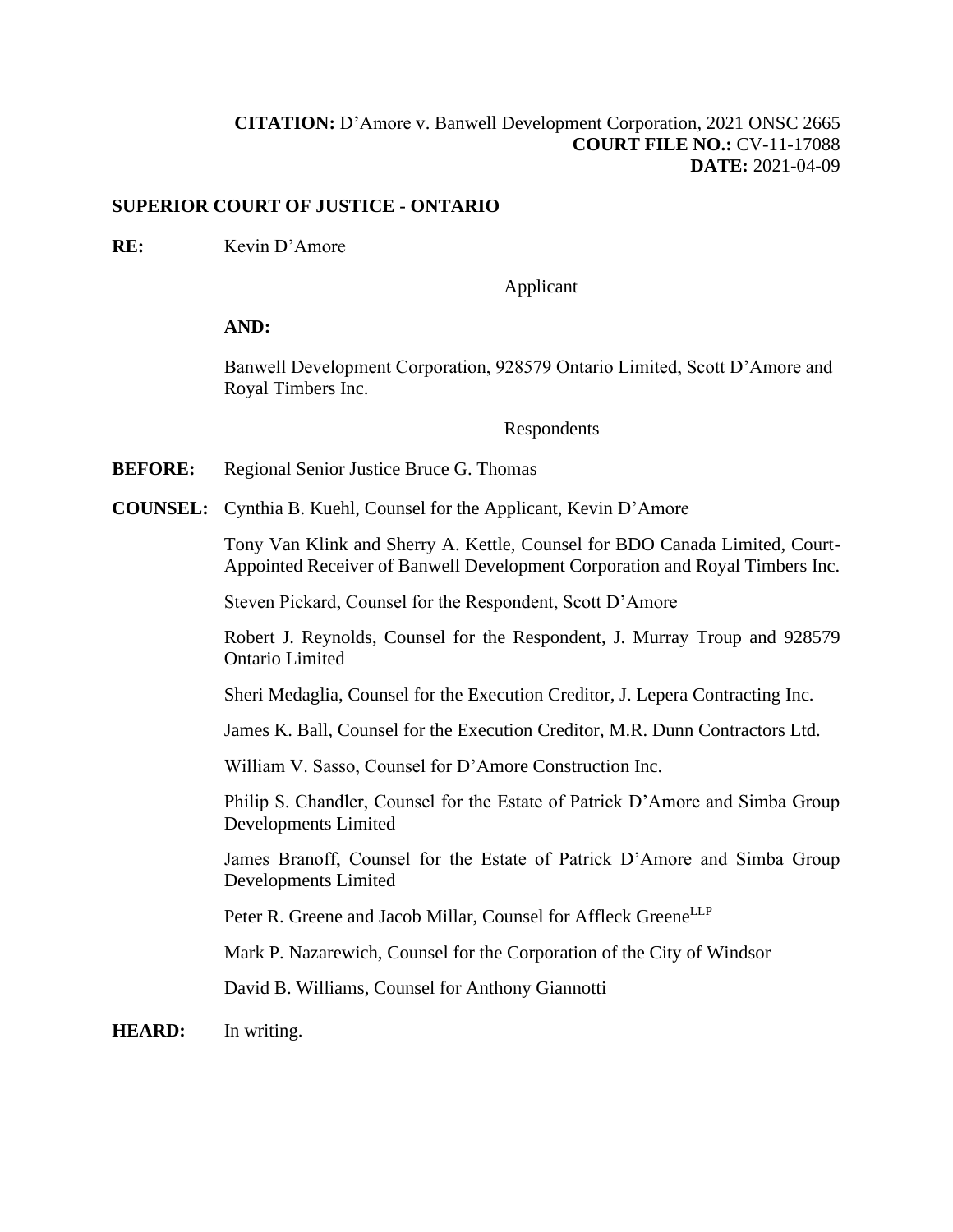## **ENDORSEMENT**

- [1] I have reviewed the materials filed, including the motion record and supplementary motion record prepared by Miller Thomson<sup>LLP</sup>, lawyers for BDO Canada Limited, Court-Appointed Receiver of Banwell and Royal Timbers.
- [2] The materials indicate no opposition to the following relief:
	- 1. An approval and vesting order regarding Banwell Road Parcels 5-10, including a sealing order with regard to the Confidential Supplement to the Thirteenth Report.
	- 2. An ancillary order approving the Thirteenth Report, the Confidential Supplement, the actions of the Receiver, the Banwell / Royal Timbers / Royal Ranches receipts and disbursements, and the fees and disbursements of Miller Thomson and the Receiver.
	- 3. An order amending the approval and vesting order dated June 18, 2019 regarding Part 24.
- [3] I am content that the material filed supports the granting of each of these three uncontested orders and I have signed the draft orders provided.
- [4] The only contentious issue before me now relates to a proposed distribution order for the payment of the unsecured creditors of Royal Timbers Inc. Those unsecured creditors are the following:
	- (a) Affleck Green McMurtry<sup>LLP</sup>;
	- (b) M.R. Dunn Contractors Ltd.;
	- (c) D'Amore Estate; and
	- (d) D'Amore Construction (2000) Ltd.
- [5] The amounts owed to these unsecured creditors at the time of the appointment of the Receiver and then to-date, including appropriately calculated post-Receivership interest, is detailed below:

| <b>Creditor</b> | <b>Principal Owing</b> | <b>Interest calculated</b><br>by Receiver | <b>Total</b> |
|-----------------|------------------------|-------------------------------------------|--------------|
| <b>AGM</b>      | \$129,662.34           | \$33,089.39                               | \$162,751.73 |
| Dunn            | \$50,028.46            | \$116,642.98                              | \$166,671.44 |
| D'Amore Estate  | \$5,500.00             | $\overline{\phantom{a}}$                  | \$5,500.00   |
| <b>DAC</b>      | \$25,000.00            | \$2,307.53                                | \$27,307.53  |

[6] I have written submissions from William Sasso, counsel for D'Amore Construction (2000), (DAC), and from counsel for the Receiver. DAC maintains that my Reasons for Judgment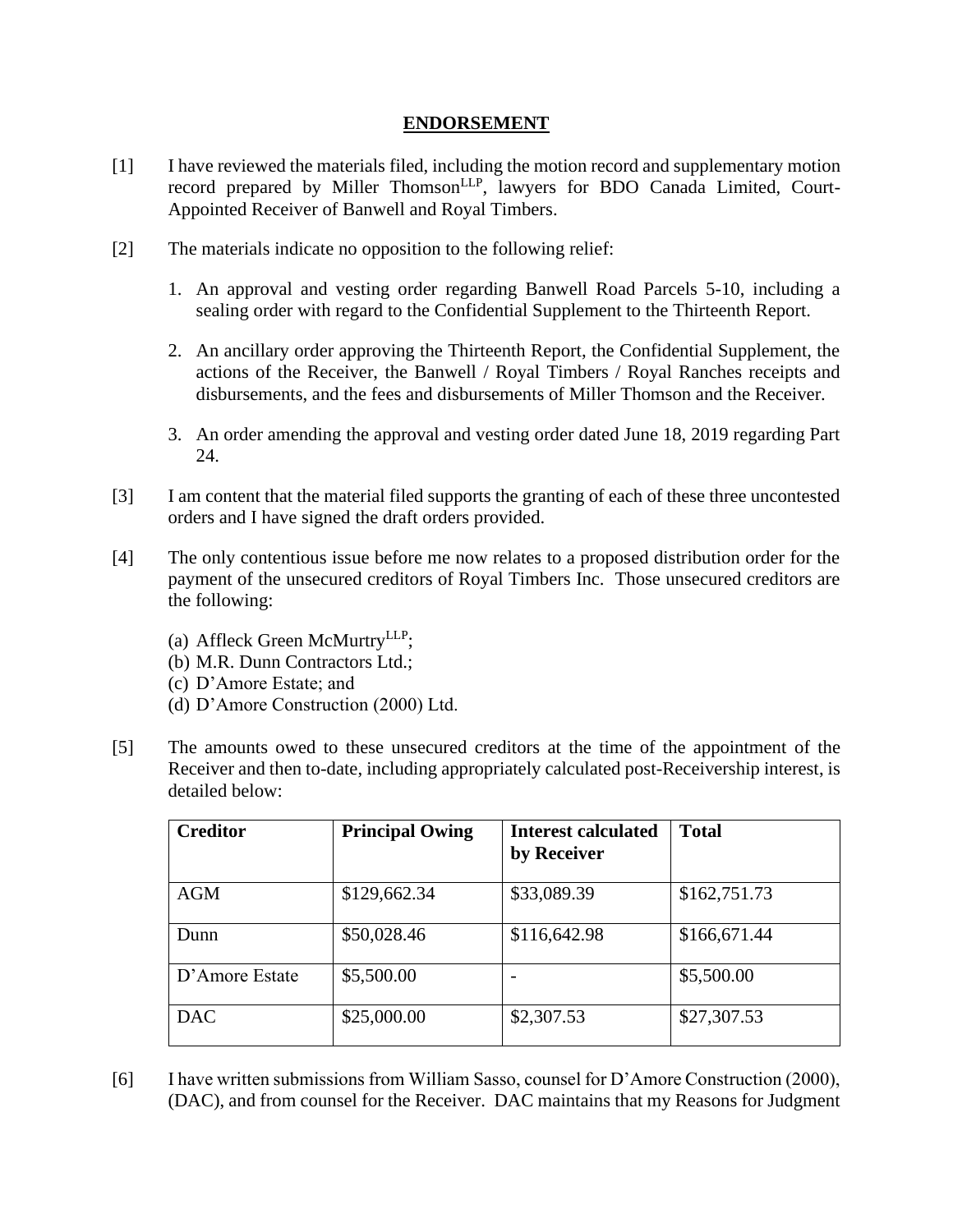dated June 12, 2017, determined that by application of the interest stops rule, no post-Receivership interest should be paid to the unsecured creditors of both Royal Timbers Inc., and Banwell Development Corporation until a surplus is available after the satisfaction of all principal debts.

[7] DAC's submissions include the following:

… DAC submits that the payment of interest, particularly the payment of post-Receivership interest to creditors at significantly different interest rates, is inconsistent with the principle that the creditors of these inter-related and interwoven companies would receive, to the extent that the Receiver's recoveries permit it, their *pro rata* share of the principal debt owed to them by the companies in Receivership as at the date of Receivership.

- [8] DAC's concern arises from the real possibility that, while the sale of Royal Timbers Inc. assets will yield a surplus, the sale of Banwell Development assets may result in a significant shortfall.
- [9] DAC, it seems, believes the interest that must be paid to Royal Timbers' creditors should instead be paid on a *pro rata* basis to the creditors of Banwell Developments.
- [10] Counsel for the Receiver maintains there was never an intention to consolidate the Royal Timbers and Banwell Receivership estates. These corporate entities have separate creditors, separate and easily identifiable assets, and the Receiver has, at all times, kept segregated accounts and records. The Receiver argues that my Reasons for Judgment imposed the interest stops rule on Royal Timbers' creditors, only until the surplus was apparent for the payment of those creditors (emphasis added).
- [11] I agree with the position taken by the Receiver. It was never my intention to saddle the unsecured creditors of Royal Timbers with the debts of Banwell Development, even recognizing they are related corporations. The unsecured creditors of Royal Timbers supplied services to a defined and separate corporate entity. It is unfair to suggest that corporations can rely upon their individual legal status when it assists them but abandon recognition of that status when it does not.
- [12] The revenue now available to satisfy the unsecured creditors of Royal Timbers, together with interest, is generated by the vesting order I have just granted and by the sale of land owned by Royal Timbers pre-Receivership.
- [13] On a motion for summary judgment dated February 1, 2018, I granted judgment in favour of DAC as against Banwell Developments. Counsel for DAC suggests that the submissions regarding the summary judgment contemplated that no post-Receivership interest would be paid unless there was a surplus after the payment of all creditors, not just those of Royal Timbers. Presumably then, the argument is the summary judgment might have otherwise be structured differently.
- [14] It is difficult to accept this submission after considering the preamble in the Judgment itself. I have set out below paras. (a) to (c) of the Judgment of February 1, 2018: